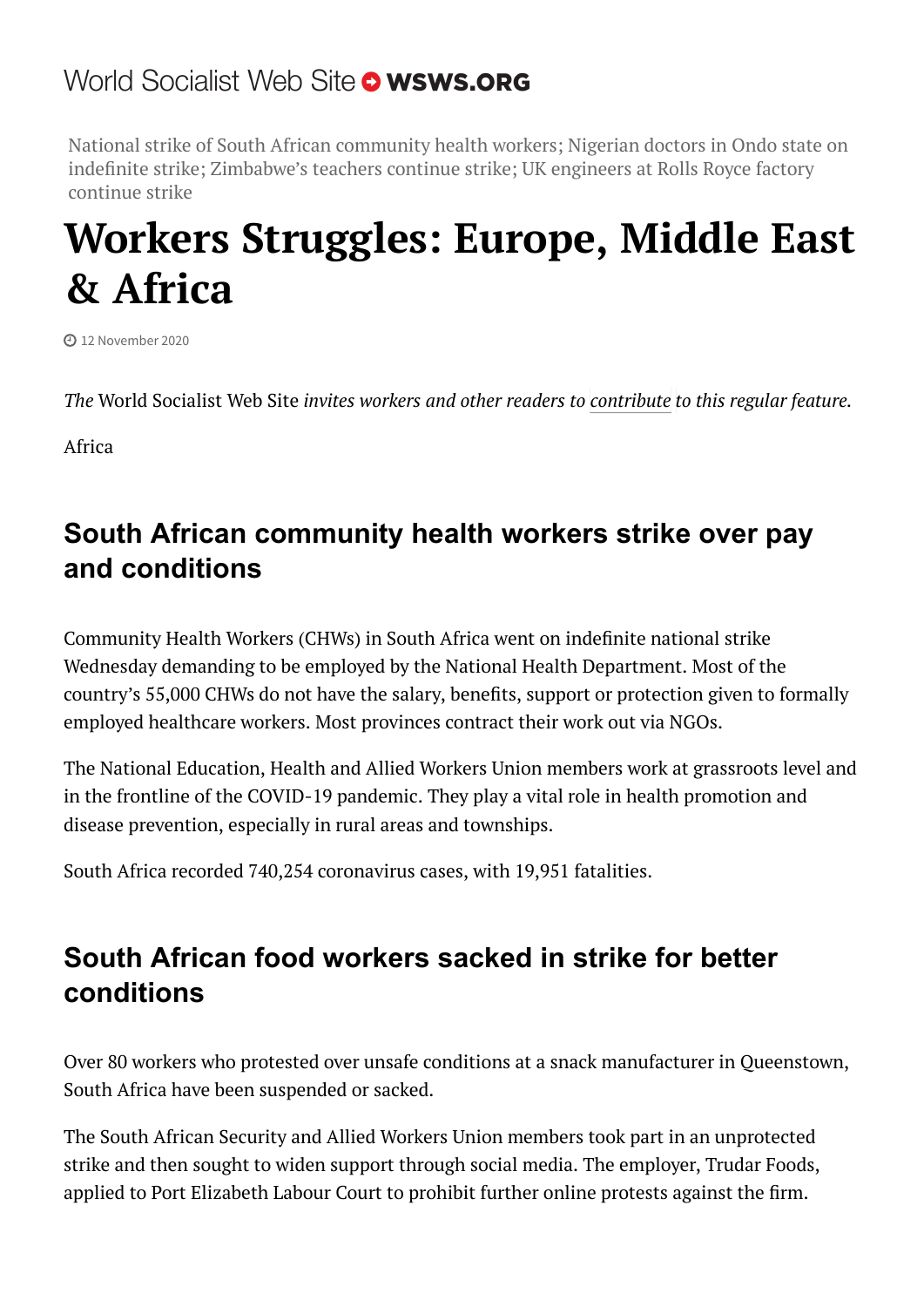#### **Nigerian doctors on indefinite strike in Ondo State**

Resident doctors from the University of Medical Sciences Teaching Hospital in Ondo State, Nigeria are on indefinite strike action due to not being paid their salaries and allowances. The strike began November 9 after the resignation of over 50 doctors over the issue.

Doctors complained they are owed four-and-a half months of salary arrears as well as COVID-19 allowances and other entitlements.

Police brutality, poverty, mass unemployment and inequality has ignited mass protests in Nigeria. Nigeria has 64,336 reported cases of COVID-19 and 1,160 deaths.

## **Nigerian oil workers heading for indefinite national strike**

Oil workers in Nigeria are preparing for indefinite national stoppage over the introduction of IPPIS, which has led to three months' salary arrears.

IPPIS is an information communications technology payroll system initiated by the federal government.

In August PENGASSAN and NUPENG suspended a warning strike over the introduction of IPPIS for oil workers after union agreements made with the federal government, which the unions say the government has now broken.

## **Zimbabwe striking teachers threatened with losing salaries**

The Zimbabwe government is threatening to stop striking teachers' salaries to force them to return to work. Teachers refused to return to schools at the beginning of term September 28 to protest poverty wages and the unsafe reopenings during the pandemic.

The Zimbabwe Teachers' Association, Progressive Teachers' Union of Zimbabwe and other unions had appealed to President Emmerson Mnangagwe, who is overseeing brutal attacks on public sector workers. Runaway inflation around 800 percent means teachers' salaries do not cover bills or the basics of life.

Teachers were left isolated by the public sector unions' recent betrayal of the health workers' four-month strike for a living wage and adequate PPE. Nurses' salaries were also stopped.

Zimbabwe has reported 8,667 coronavirus cases and 255 deaths—likely an underestimate given the collapse of the health service.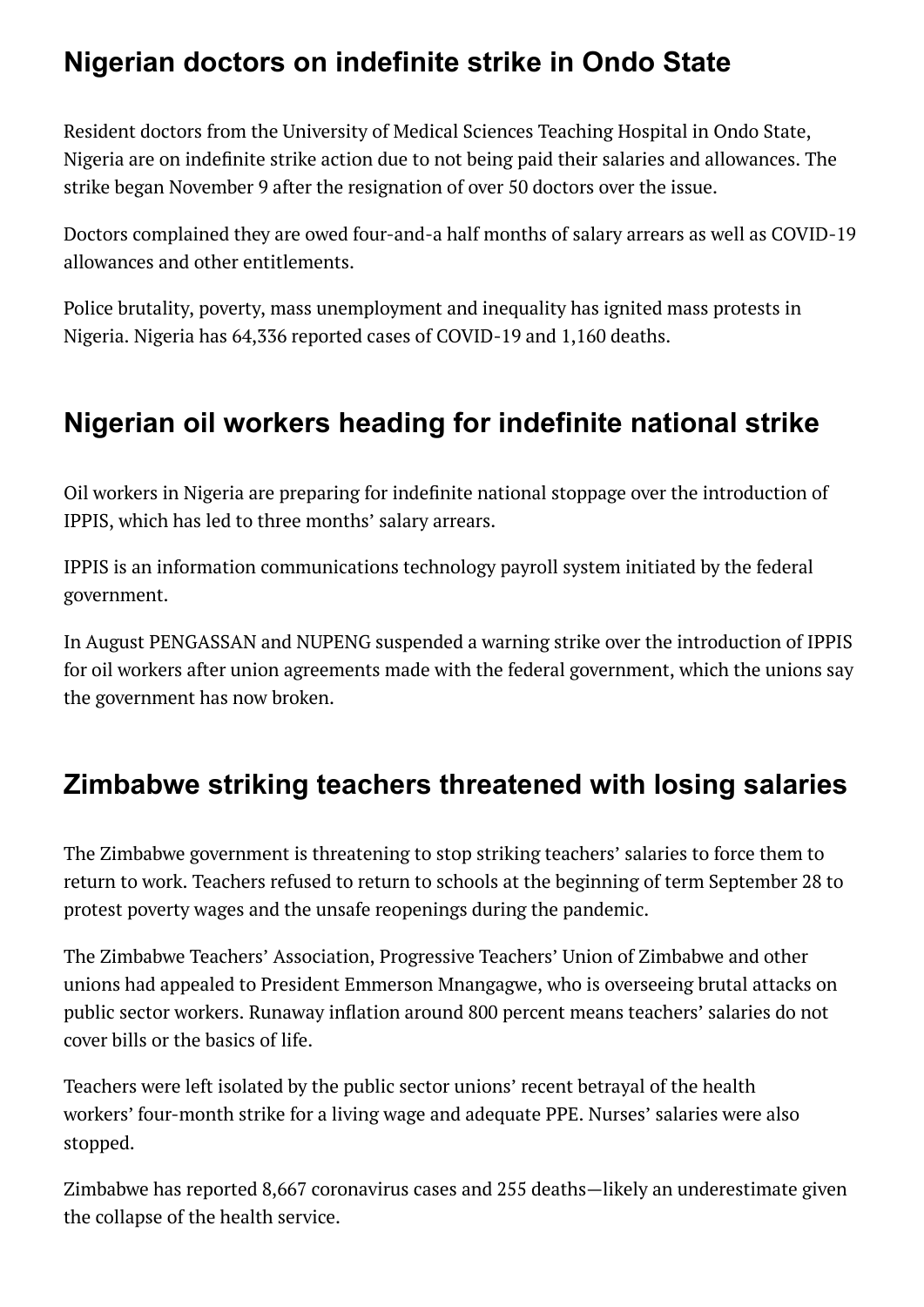#### **Gambian nurses protest unpaid salaries**

On November 3, around 50 Gambian nurses on COVID-19 frontline duties stopped work and marched to the Ministry of Health, angry at the non-payment of their salaries since August.

The nurses have stayed away from their families and made other sacrifices to help others.

#### **Sudanese port workers hold three-day strike**

Port workers in Port Sudan held a three-day strike beginning November 9 to oppose the privatisation of the Red Sea state ports.

The Port Workers Union is collaborating with the implementation of privatisation, demanding to be recognised as the workers' only representative, to negotiate away their members' hardwon rights.

# **Courts and unions enforce return to work at Kenyan hospitals**

Health workers in Kenya walked out on November 9 to protest delays in promotions and redesignations. They accused Nairobi Metropolitan Services of breaking a collective bargaining agreement made in September.

On November 6, the courts told the health unions to send their members back to work and the unions complied.

Kenya has 64,558 reported cases of COVID-19 and 1,154 reported deaths.

Europe

# **Rolls Royce jet engine manufacturer workers continue strike in north west England**

Workers at Rolls Royce jet engine factory in Barnoldswick in north west England vowed to continue their stoppage until Christmas Eve. The workforce of 500 voted by a 94 percent majority to strike beginning last week against company plans to move 350 jobs involved in making blades to a facility in Singapore.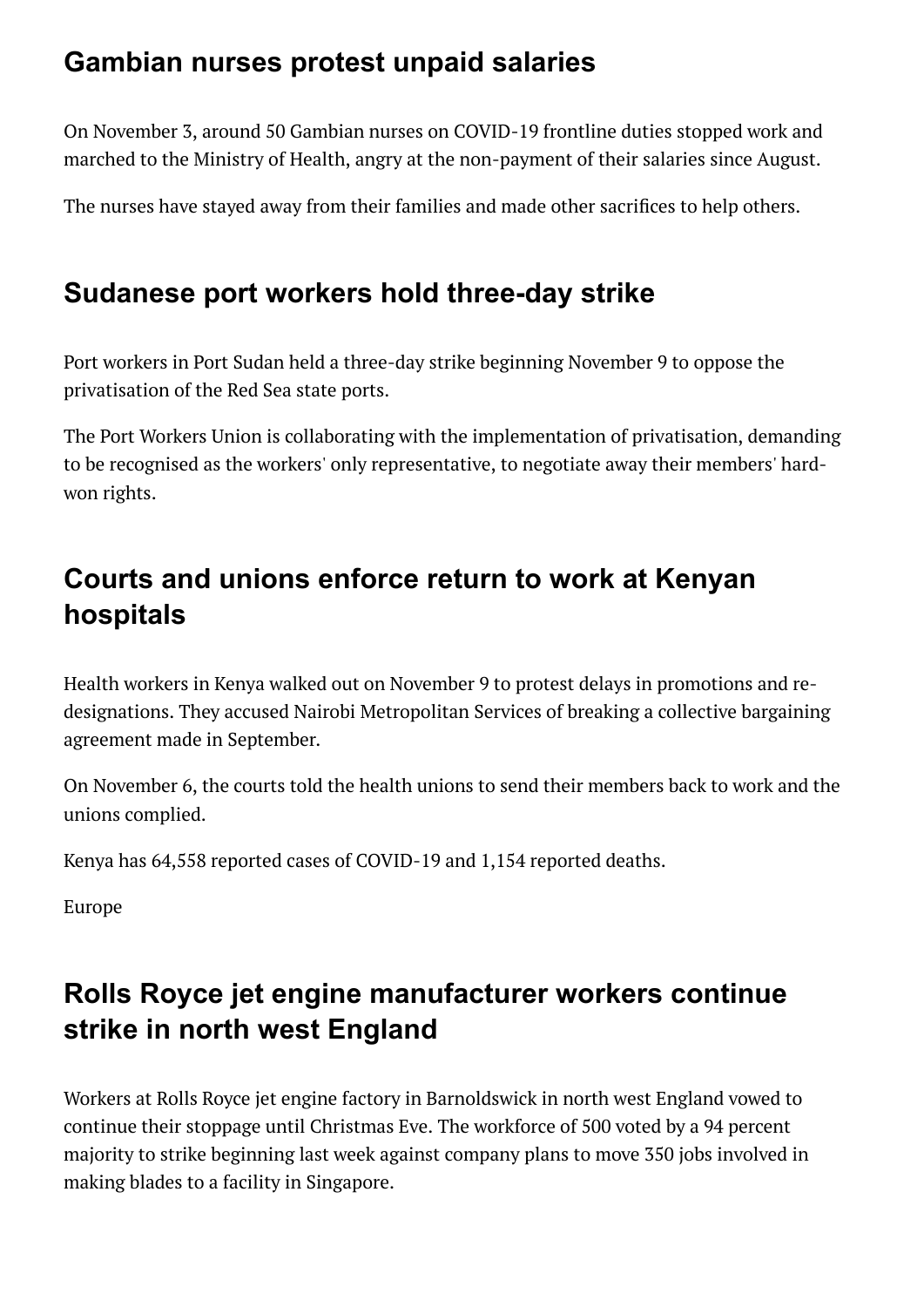The workers originally voted to strike for three weeks. The strike is impacting five departments at the factory making blades for the Trent jet engine. The strikers have maintained a picket line of four pickets in line with COVID-19 social distancing rules.

The Unite union is calling for a reversal of the company decision, or for alternative work employing the same number of workers to be carried out at the Barnoldswick factory. Rolls Royce is the major employer in the town, where the jet engine was developed.

# **UK academic staff at London University to be balloted for strike action**

Academic staff at the University of East London (UEL) will be balloted for possible strike action. The ballot is to run from November 17 to December 16. UEL wants to cut staff posts by 92. It has cut 82 posts through voluntary redundancy and the remaining 10 posts would be cut through compulsory redundancies. Of the 10, seven are academic posts. UEL is claiming it needs to reduce staff numbers as a result of falling student numbers, citing the COVID-19 pandemic.

The University and College Union (UCU) is proposing to launch a legal challenge of the basis of discrimination. UCU called on the university to make cuts without resorting to compulsory redundancies and has criticised UEL for refusing to consider talks brokered by ACAS, the government mediation service. Four of the academics slated for dismissal are UCU activists.

# **Strike at Scottish university called off by union**

A strike by academic staff due to begin Tuesday was called off by the University and College Union (UCU).

The university staff on a 66 percent turnout voted by a 77 percent majority to take action against university plans to cut 130 jobs through compulsory redundancies. In 2017, the university cut 70 jobs.

The UCU is not opposed to job cuts, only that they are achieved through voluntary redundancies and reached an agreement to establish a partnership with management to carry out the cuts.

# **Refuse workers in Doncaster, England to be balloted for strike action**

Workers employed by contractor Suez Recycling and Recovery UK Ltd in the northern city Doncaster are being balloted for strike action by the Unite union. Workers accuse the company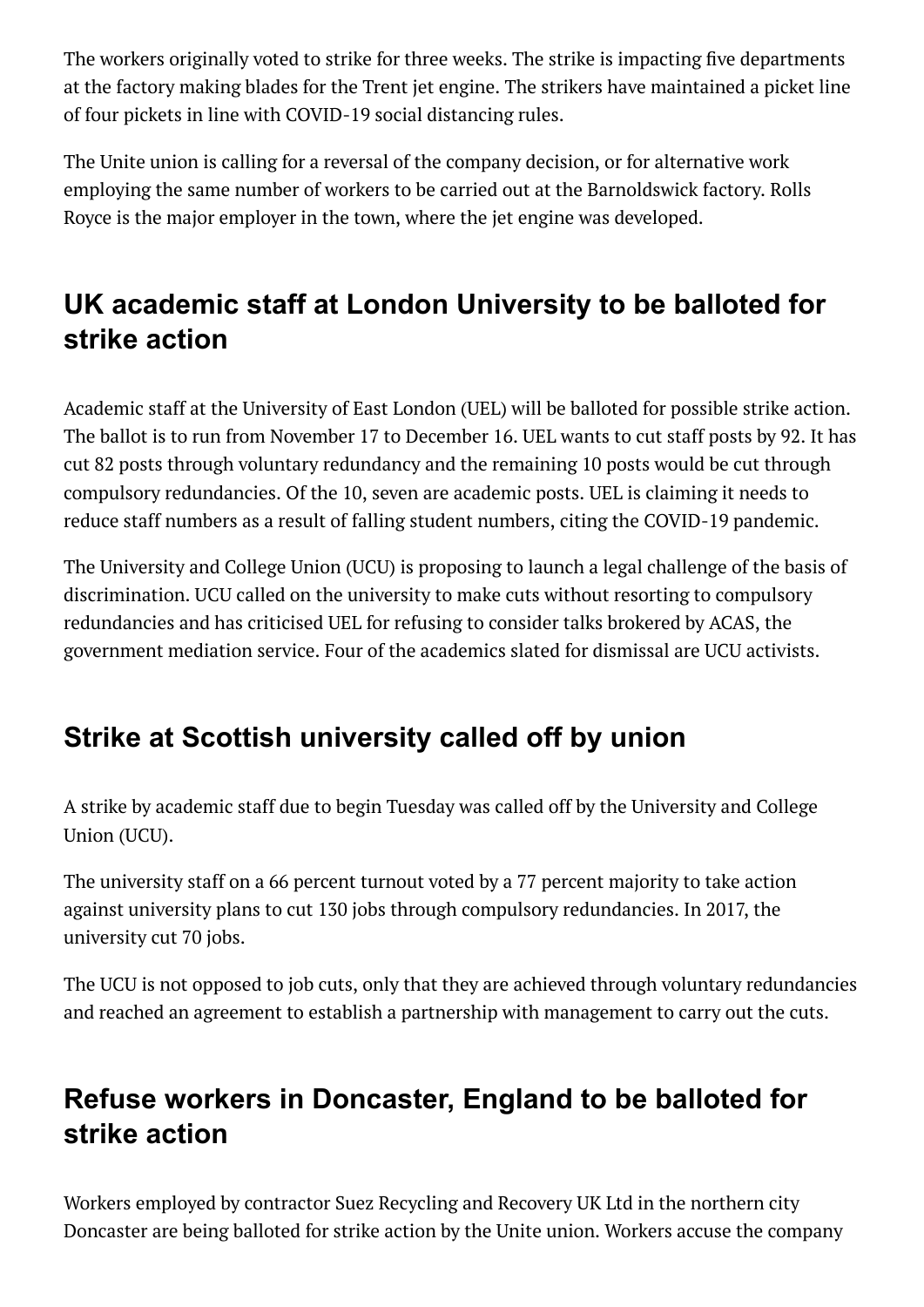of bullying and harassment, including the suspension of Unite representative Damien Nota.

In a consultative ballot of around 100 workers, a 95 percent majority voted in favour of balloting for full strike action. The ballot began on Tuesday. Unite said it remains open to negotiations to avoid the dispute.

#### **Consultative ballot of UK telecom workers**

BT telecom workers are currently taking part in a consultative ballot, lasting until December 10. The Communications Workers Union ballot conducted will establish if telecom workers want to strike against BT's reconfiguration plans that will mean job cuts and role changes. There has not been a national BT strike since 1994.

The WSWS wrote on September 21, the "consultative or indicative ballot is becoming the trade union bureaucracy's weapon of choice in avoiding strikes and maintaining their role as partners with employers."

Legally, the bureaucracy can hold such ballots at any time under their own rules. Unions are required by law to hold a further legal ballot to proceed with any industrial action. The consultative ballot never implies action being taken, even if a massive vote in favour is returned.

Middle East

#### **Protests by Iraqi civil servants over pay arrears**

On Sunday, hundreds of civil servants in the Iraqi governorates of Karbala, Babil, Muthanna and Maysan held protests over wage arrears. The workers are owed wages for September and October. The Iraqi government blames its failure to pay on time to the ongoing financial crisis after years of invasion followed by civil war.

#### **Israeli trade union federation strike threat over quarantine payments**

On Sunday, the Israeli trade union federation, Histadrut announced its intention to launch a general strike to demand quarantined workers are paid as promised. In late September, the Ministry of Finance, Histadrut and employers' organisations agreed to pay workers who were in quarantine because of the COVID-19 pandemic.

Workers have not been paid because of a hold up in parliament. Under Israeli law Histadrut can launch the strike 14 days after giving notification.